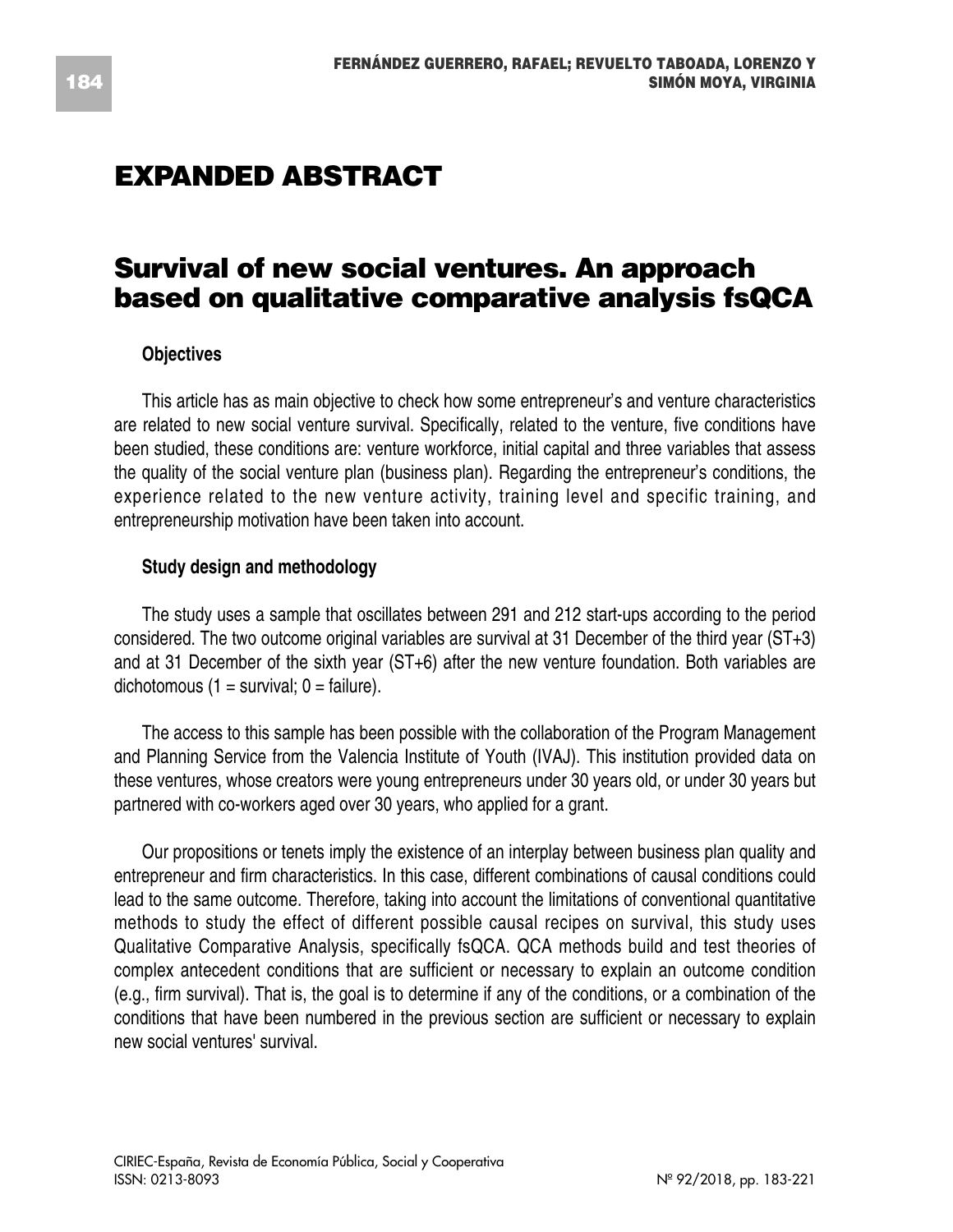#### **Results**

Due to the nature of the analysis that has been applied, the results can be divided into two blocks. The first one come from testing whether any of the causal conditions and their negation are necessary for the 3-year and 6-year survival. Our results show that any of the antecedent conditions is necessary or "almost necessary" for any outcome condition because any consistency score exceeds the threshold of 0.9.

The second group of results shows models of sufficiency analysis. In ST+3 there are four main causal configurations that lead to firm survival. There are some conditions that are present in the four combinations, these conditions are both specific training and the level of entrepreneur's training, economic and organizational viability and initial capital. On the other hand, one of the combinations shows a curious characteristic, that is, the lack of financial viability makes the likelihood of survival grow. The most logic explanation is that as we are analyzing social ventures, and that these organizations trust more on subventions and public helps that on self-financing.

At t+6, as at t+3 there are also 4 causal configurations that lead to firm survival. From the results it can be extracted that, specific or related training and training level, and economic and organizational viability are important conditions in explaining new venture survival. These results are similar to those obtained in the short run. However, there are one of the conditions that loose importance in the medium run, initial capital. Contrarily, related experience, which was not a key antecedent condition at ST+3 appears in the four relevant causal combinations in ST+6.

#### **Limitations of the study**

The limitations of the study are mainly related to the sample. The first limitation comes from the nature of the entrepreneurs; the sample is composed by entrepreneurs who live in the Valencian Community and who are all under 30, or under 30 but partnered with co-workers aged over 30 years. That characteristic of the sample makes difficult the extrapolation of the results at other territories and types of entrepreneurs. It is therefore advisable for subsequent research to replicate the study in a different geographical area, employing a sample comprising entrepreneurs of any age, which would probably make previous experience play a more determinant role when explaining new social venture survival. Likewise, it would be advisable to examine the real role played by the business plan, that is, if new ventures use it for something more than as a means of obtaining public support.

#### **Conclusions**

The most important conclusion is that any of the studied antecedent conditions alone is necessary or almost necessary, but these conditions take part of diverse overlapping causal configuration sufficient for displaying survival of both new and established social ventures. In fact,